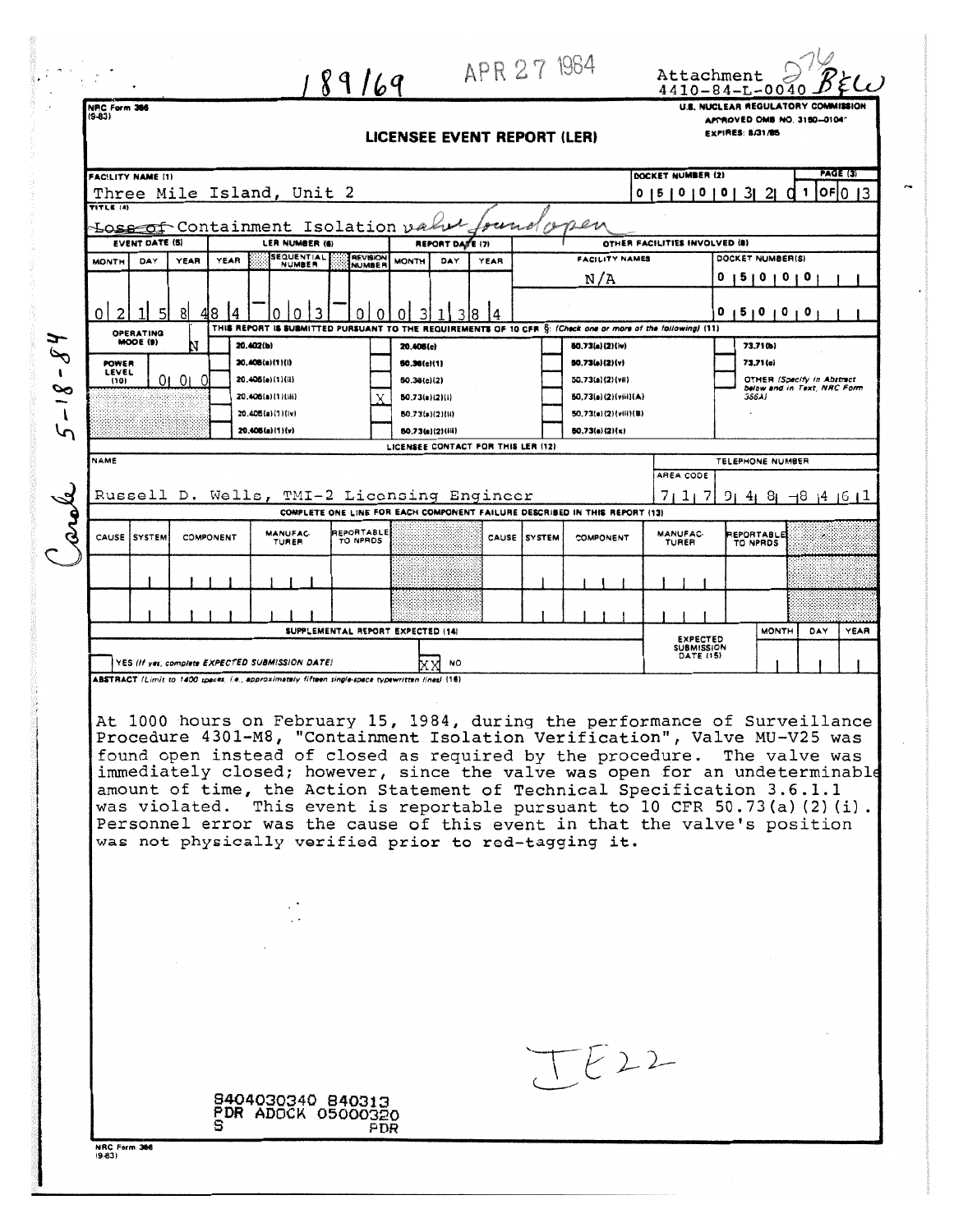|                           |                                                                                                                                                                                                                                                                                                        |                                                                                                    | Attachment<br>$4410 - 84 - L - 0040$                                                                                                                                                                                                                                                                                                                                                                                                                                                                                                                                                                                                                                                                                                                                                                                                                                                                                                                                                                                                                                                                                                                                                                                                                                                  |  |  |  |  |  |  |
|---------------------------|--------------------------------------------------------------------------------------------------------------------------------------------------------------------------------------------------------------------------------------------------------------------------------------------------------|----------------------------------------------------------------------------------------------------|---------------------------------------------------------------------------------------------------------------------------------------------------------------------------------------------------------------------------------------------------------------------------------------------------------------------------------------------------------------------------------------------------------------------------------------------------------------------------------------------------------------------------------------------------------------------------------------------------------------------------------------------------------------------------------------------------------------------------------------------------------------------------------------------------------------------------------------------------------------------------------------------------------------------------------------------------------------------------------------------------------------------------------------------------------------------------------------------------------------------------------------------------------------------------------------------------------------------------------------------------------------------------------------|--|--|--|--|--|--|
| NRC Form 366A<br>$(9-83)$ | LICENSEE EVENT REPORT (LER) TEXT CONTINUATION                                                                                                                                                                                                                                                          | <b>U.S. NUCLEAR REGULATORY COMMISSION</b><br>APPROVED OMB NO. 3150-0104<br><b>EXPIRES: 8/31/85</b> |                                                                                                                                                                                                                                                                                                                                                                                                                                                                                                                                                                                                                                                                                                                                                                                                                                                                                                                                                                                                                                                                                                                                                                                                                                                                                       |  |  |  |  |  |  |
| <b>FACILITY NAME (1)</b>  |                                                                                                                                                                                                                                                                                                        | DOCKET NUMBER (2)                                                                                  | PAGE (3)<br>LER NUMBER (6)                                                                                                                                                                                                                                                                                                                                                                                                                                                                                                                                                                                                                                                                                                                                                                                                                                                                                                                                                                                                                                                                                                                                                                                                                                                            |  |  |  |  |  |  |
|                           |                                                                                                                                                                                                                                                                                                        |                                                                                                    | <b>SEQUENTIAL</b><br><b>REVISION</b><br>YEAR<br>NUMBER<br>NUMBER                                                                                                                                                                                                                                                                                                                                                                                                                                                                                                                                                                                                                                                                                                                                                                                                                                                                                                                                                                                                                                                                                                                                                                                                                      |  |  |  |  |  |  |
|                           | Three Mile Island, Unit 2<br>TEXT (If more space is required, use additional NRC Form 366A's) (17)                                                                                                                                                                                                     | $0$  5   0   0   0   3   2   0   8   4                                                             | $0 0 3$ -0 10 10 2 $0 0 3$                                                                                                                                                                                                                                                                                                                                                                                                                                                                                                                                                                                                                                                                                                                                                                                                                                                                                                                                                                                                                                                                                                                                                                                                                                                            |  |  |  |  |  |  |
| Ι.                        | PLANT OPERATING CONDITIONS BEFORE THE EVENT                                                                                                                                                                                                                                                            |                                                                                                    |                                                                                                                                                                                                                                                                                                                                                                                                                                                                                                                                                                                                                                                                                                                                                                                                                                                                                                                                                                                                                                                                                                                                                                                                                                                                                       |  |  |  |  |  |  |
|                           | The TMI-2 facility is in a long-term cold shutdown state.<br>reactor decay heat is being removed via loss to ambient.<br>core.                                                                                                                                                                         |                                                                                                    | The<br>Throughout<br>this event there was no effect on the Reactor Coolant System or the                                                                                                                                                                                                                                                                                                                                                                                                                                                                                                                                                                                                                                                                                                                                                                                                                                                                                                                                                                                                                                                                                                                                                                                              |  |  |  |  |  |  |
| II.                       | THE START OF THE EVENT AND THAT CONTRIBUTED TO THE EVENT                                                                                                                                                                                                                                               |                                                                                                    | STATUS OF STRUCTURES, COMPONENTS, OR SYSTEMS THAT WERE INOPERABLE AT                                                                                                                                                                                                                                                                                                                                                                                                                                                                                                                                                                                                                                                                                                                                                                                                                                                                                                                                                                                                                                                                                                                                                                                                                  |  |  |  |  |  |  |
|                           | N/A                                                                                                                                                                                                                                                                                                    |                                                                                                    |                                                                                                                                                                                                                                                                                                                                                                                                                                                                                                                                                                                                                                                                                                                                                                                                                                                                                                                                                                                                                                                                                                                                                                                                                                                                                       |  |  |  |  |  |  |
| III.                      | EVENT DESCRIPTION                                                                                                                                                                                                                                                                                      |                                                                                                    |                                                                                                                                                                                                                                                                                                                                                                                                                                                                                                                                                                                                                                                                                                                                                                                                                                                                                                                                                                                                                                                                                                                                                                                                                                                                                       |  |  |  |  |  |  |
|                           | Action Statement of Technical Specification 3.6.1.1, Primary<br>Containment. The valve was immediately closed; however, since<br>resulted in a condition prohibited by the plant's Technical<br>Specifications. Therefore, this event is reportable pursuant<br>to 10 CFR 50.73(a) $(2)$ $(i)$ $(B)$ . |                                                                                                    | At 1000 hours on Wednesday, February 15, 1984, while verifying valve<br>positions in the Reactor Building during the monthly performance of<br>Surveillance Procedure 4301-M8, Containment Isolation Verification,<br>Valve MU-V25 (IEEE 805 Code - JM) was discovered open instead of<br>closed as required by the procedure. This placed the unit into the<br>MU-V25 had been opened for an undeterminable length of time, this                                                                                                                                                                                                                                                                                                                                                                                                                                                                                                                                                                                                                                                                                                                                                                                                                                                     |  |  |  |  |  |  |
|                           | Building.<br>open.                                                                                                                                                                                                                                                                                     |                                                                                                    | Valve MU-V25 is part of the Reactor Coolant Pump Seal Return System<br>(IEEE Code - AB) and is located in the 324' elevation of the Reactor<br>This area had previously been inaccessible due to<br>occupational exposure conditions. A review of past performances of<br>4301-M8 indicated that as of March 1983 ALARA exemption had been<br>taken on the surveillance of MU-V25. In April 1983, MU-V25 was<br>initialed as being closed. This was based on the position indicator<br>(IEEE 803 Code - ZI) located in the Control Room which was green<br>(closed). In June 1983, MU-V25's position indicator showed both red<br>and green (intermittent position). Since the dual indication would<br>not change when the close switch was depressed, it was assumed that<br>the valve position switches were out of adjustment and the valve was,<br>in fact, closed. A switching and tagging order was then issued to<br>red-tag close the valve's handwheel; however, MU-V25's position was<br>not physically verified when the switching order was performed.<br>Therefore, since MU-V25 was believed to be red-tagged closed, the<br>valve's position was documented as being closed from June 1983 to<br>the time of the event when the valve's position was discovered to be |  |  |  |  |  |  |
|                           | The root cause of this event was operator error in failing to<br>valve.                                                                                                                                                                                                                                |                                                                                                    | physically verify the position of MU-V25 prior to red-tagging the<br>The reason as to why MU-V25 was open has not been identified.                                                                                                                                                                                                                                                                                                                                                                                                                                                                                                                                                                                                                                                                                                                                                                                                                                                                                                                                                                                                                                                                                                                                                    |  |  |  |  |  |  |

 $\overline{\phantom{a}}$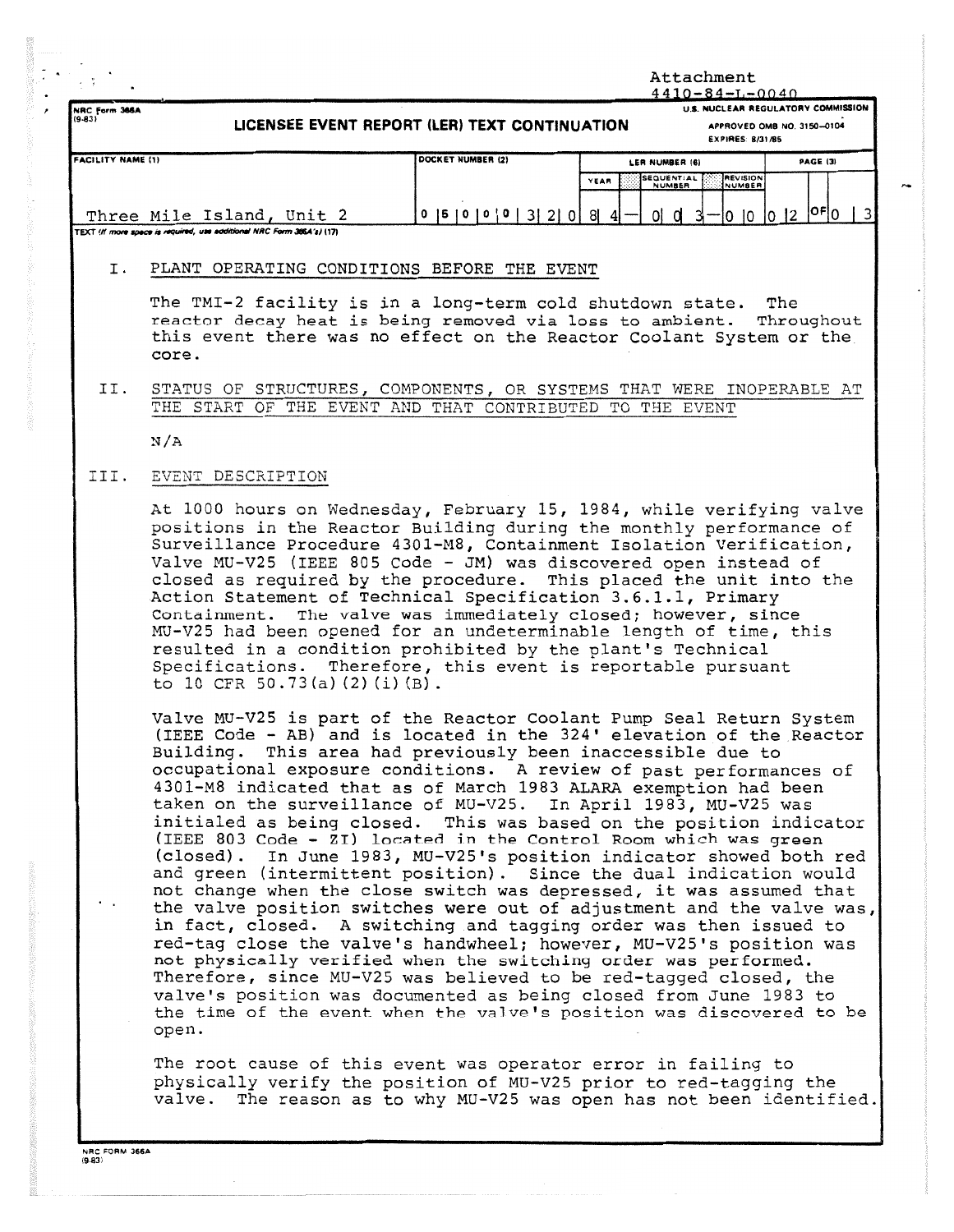| NRC Form 366A<br>$(9 - 83)$ | LICENSEE EVENT REPORT (LER) TEXT CONTINUATION                                                                                                                                                                                                                                                                                                                                                                                                                                         | <b>EXPIRES: 8/31/85</b>                                                     | U.S. NUCLEAR REGULATORY COMMISSION<br>APPROVED OMB NO. 3150-0104 |
|-----------------------------|---------------------------------------------------------------------------------------------------------------------------------------------------------------------------------------------------------------------------------------------------------------------------------------------------------------------------------------------------------------------------------------------------------------------------------------------------------------------------------------|-----------------------------------------------------------------------------|------------------------------------------------------------------|
| <b>FACILITY NAME (1)</b>    | DOCKET NUMBER (2)                                                                                                                                                                                                                                                                                                                                                                                                                                                                     | LER NUMBER (6)<br><b>SEQUENTIAL</b><br>REVISION<br>YEAR<br>NUMBER<br>NUMBER | PAGE (3)                                                         |
|                             | $0$  5   0   0   0   3   2   0   8   4  <br>Three Mile Island, Unit 2<br>TEXT (If more space is required, use additional NRC Form 366A's) (17)                                                                                                                                                                                                                                                                                                                                        | $0\vert$ $0\vert$ $3\vert$<br>IO - IO -<br>10                               | $ $ or $ _0$<br>13<br>3                                          |
| IV.                         | CORRECTIVE ACTIONS PLANNED                                                                                                                                                                                                                                                                                                                                                                                                                                                            |                                                                             |                                                                  |
|                             | Site Operations has been tasked with investigating and correcting any<br>other dual position indicators for containment isolation valves.<br>Additionally, this event will be reviewed by Site Operations<br>personnel in order to preclude further occurrences.                                                                                                                                                                                                                      |                                                                             |                                                                  |
| v.                          | COMPONENT FAILURE DATA                                                                                                                                                                                                                                                                                                                                                                                                                                                                |                                                                             |                                                                  |
|                             | N/A                                                                                                                                                                                                                                                                                                                                                                                                                                                                                   |                                                                             |                                                                  |
| VI.                         | AUTOMATIC OR MANUALLY INITIATED SAFETY SYSTEM RESPONSES                                                                                                                                                                                                                                                                                                                                                                                                                               |                                                                             |                                                                  |
|                             | N/A                                                                                                                                                                                                                                                                                                                                                                                                                                                                                   |                                                                             |                                                                  |
| VII.                        | ASSESSMENT OF THE SAFETY CONSEQUENCES AND IMPLICATIONS OF THE EVENT                                                                                                                                                                                                                                                                                                                                                                                                                   |                                                                             |                                                                  |
|                             | During the time that MU-V25 was open, the containment isolation valve<br>located directly outside the Reactor Building (MU-V377) was being<br>visually verified closed. In addition, the valves located upstream<br>of MU-V25 in the Reactor Building, MU-V33A, B, C, and D, are<br>procedurally closed. These closed valves would have precluded any<br>release to the environment through this line. Therefore, this<br>event had no effect on the health and safety of the public. |                                                                             |                                                                  |
|                             |                                                                                                                                                                                                                                                                                                                                                                                                                                                                                       |                                                                             |                                                                  |
|                             |                                                                                                                                                                                                                                                                                                                                                                                                                                                                                       |                                                                             |                                                                  |
|                             |                                                                                                                                                                                                                                                                                                                                                                                                                                                                                       |                                                                             |                                                                  |
|                             | $\sim 10^{-1}$                                                                                                                                                                                                                                                                                                                                                                                                                                                                        |                                                                             |                                                                  |
|                             |                                                                                                                                                                                                                                                                                                                                                                                                                                                                                       |                                                                             |                                                                  |
|                             |                                                                                                                                                                                                                                                                                                                                                                                                                                                                                       |                                                                             |                                                                  |
|                             |                                                                                                                                                                                                                                                                                                                                                                                                                                                                                       |                                                                             |                                                                  |
|                             |                                                                                                                                                                                                                                                                                                                                                                                                                                                                                       |                                                                             |                                                                  |
|                             |                                                                                                                                                                                                                                                                                                                                                                                                                                                                                       |                                                                             |                                                                  |
|                             |                                                                                                                                                                                                                                                                                                                                                                                                                                                                                       |                                                                             |                                                                  |
|                             |                                                                                                                                                                                                                                                                                                                                                                                                                                                                                       |                                                                             |                                                                  |
|                             |                                                                                                                                                                                                                                                                                                                                                                                                                                                                                       |                                                                             |                                                                  |

**NRC FORM 366 A (9-83)**